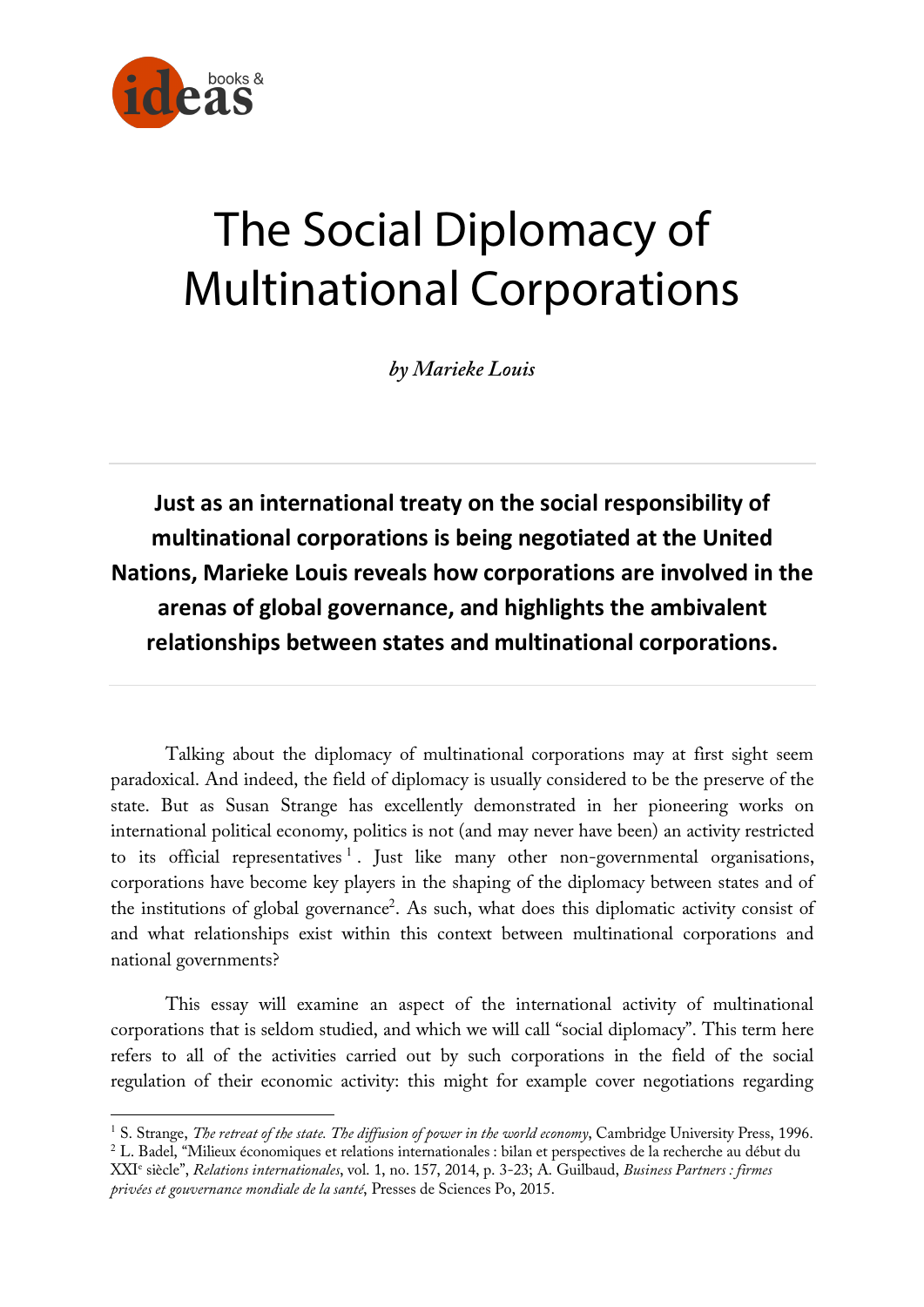their employees' working conditions or, more recently, debates around corporate social and environmental responsibility, in an environment defined by the proliferation of social, sanitary and environmental scandals involving multinationals. We would like to examine two aspects of the issue of the social diplomacy of multinational corporations. The first views multinationals as both objects and subjects of social regulation<sup>3</sup>. The second deals with the (dis)organised representation of multinational corporations at the global level by interrogating the connection between the fragmentation of this representation and the unstable nature of the regulations that are in place.

## **States and Corporations: Who Regulates Whom?**

## **The 1970s: Multinationals as Objects of International Regulation**

While it is reappearing with particular acuity today around the regulation of the "GAFA" (Google, Apple, Facebook, Amazon), the idea of regulating the practices of multinational corporations, especially where social issues are concerned, isn't new. The 1970s were a pioneering decade, which saw the setting up, at the international level, of institutional and regulatory frameworks that are still relevant today. This international system was set in motion by both external and internal causes. Among the external causes, we should in particular mention the pressure exerted by certain players from civil society, and in particular the strong rallying of international trade unions, who used naming and shaming, and in particular the publication of "blacklists" of companies, as the main way of drawing the attention of citizens and governments to the failure of multinational corporations to respect labour rights. Among internal causes, we should mention the role of recently decolonised countries, which put multinationals on the agenda of certain international forums, in particular those connected to the UN: the General Assembly, the Economic and Social Council (ECOSOC) or the United Nations Conference on Trade and Development (UNCTAD). Created in 1964, this latter institution would soon become the assembly favoured by developing countries for denouncing certain practices of multinational corporations that they consider to be interferences in and abuses of their national sovereignty. In 1974, following several scandals, including one which involved in particular the American multinational *International Telephone and Telegraph*, which was accused of interfering in Chilean politics, the United Nations Centre on Transnational Corporations was created in order to draw up a code of conduct aimed at multinational corporations, not without the reluctance of Western countries, in particular the United States<sup>4</sup>.

<sup>3</sup> By using a typology that was put forward in particular by Morten Ougaard and Anna Leander, *Business and Global Governance*, London, Routledge, 2009.

<sup>4</sup> S. Beroud and T. Hajduk, "L'OCDE et les bonnes pratiques. Une histoire inséparable", in C. Laporte, A. Klein and M. Saiget (ed.), *Les bonnes pratiques des organisations internationales*, Presses de Sciences Po, 2015, p. 61-77.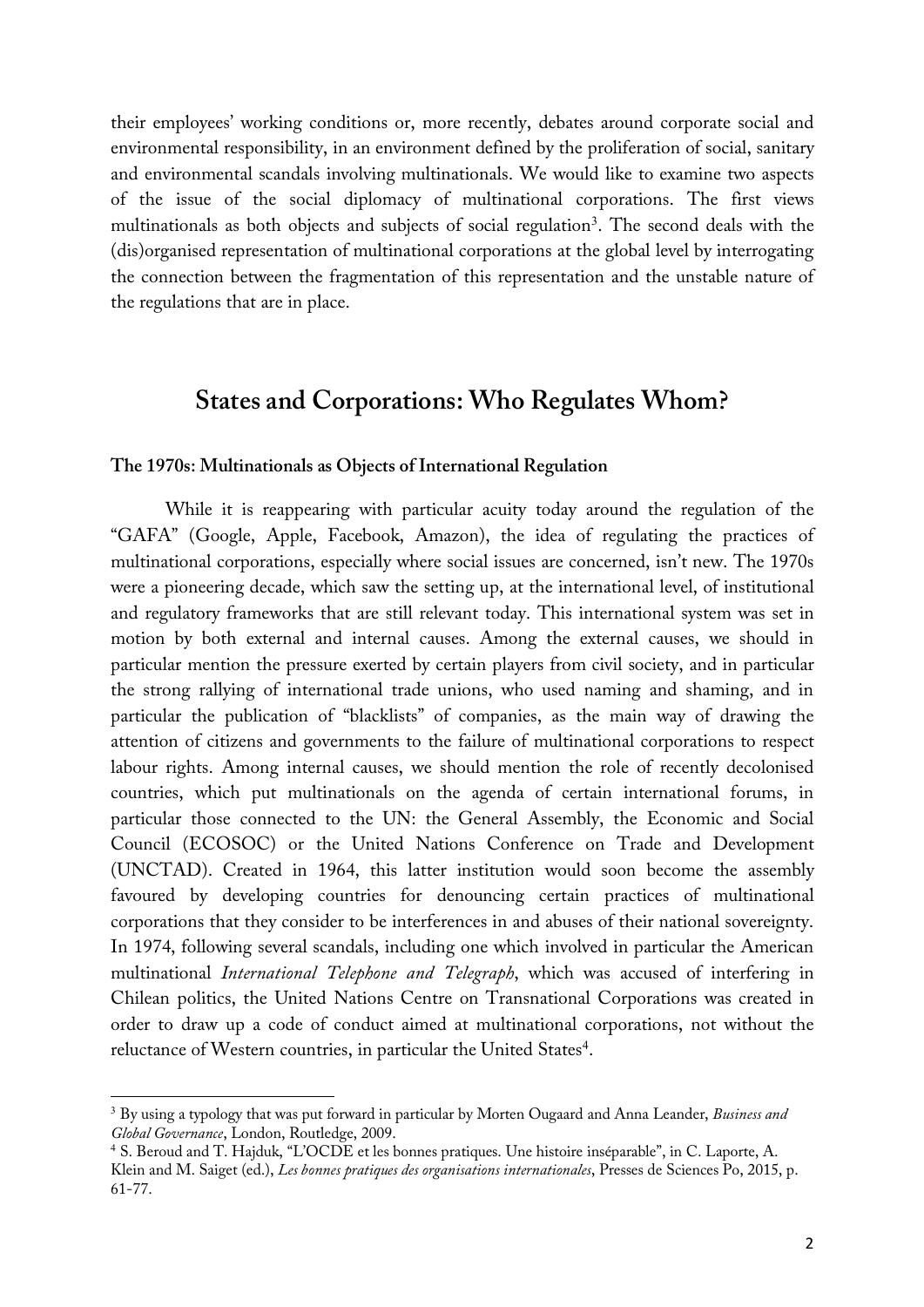Of the international organisations that got involved (for various reasons) in these debates, two would progressively come to stand out in the establishment of rules aimed at regulating the practices of multinational firms in social terms: the Organisation for Economic Co-operation and Development (OECD) <sup>5</sup> and the International Labour Organization (ILO) 6 . In 1976, the OECD, which first considered the issue of multinational corporations from the perspective of investment and tax-related challenges, before taking an interest in social issues, published the OECD Guidelines for Multinational Enterprises. The concept of "Guidelines" is in particular deemed to be less restrictive than that of a "Code of Conduct" preferred by the UN. One year later, the ILO for its part issued a Declaration on Multinational Enterprises and social policy, the tone of which was more critical about the increasing power of corporations (compared to that of governments in particular); this declaration focussed more explicitly on the working conditions and repercussions of the economic activity of these corporations in terms of employment and unemployment. These two texts, which come from organisations with different mandates and memberships, nevertheless have in common the fact that they both emphasise the opportunities offered by multinational corporations in terms of investment and employment, before urging such corporations to ensure that their economic activities are compliant with the human rights and national social legislations.

## **Mobilised and "Norm-Setting" Corporations**

Far from being passive, multinationals are also taking action to resist (or even preempt) regulations that they deem too restrictive, and to condemn government interventions that might threaten their existence. In the 1970s, expropriation, in particular through nationalisation, was regularly mentioned by company managers and employer organisations as one of the threats that corporations must guard against<sup>7</sup>. As well as resorting to international law and lobbying, which they are able to aim directly at governments, they can also use their business representatives within international organisations (see box below) in order to monitor the contents and reach of any regulations with which they may need to comply. On top of the resistance of Western countries to overly restrictive regulation, this indirect lobbying of corporations partly explains why the OECD and ILO declarations of 1976 and 1977 were rather moderate. In addition, far from being merely reactive, multinational corporations demonstrate their proactivity by, in certain cases, initiating regulations: either by drawing up their own codes of conduct, or by negotiating the standards with which they will have to comply with international organisations and governments.

<sup>5</sup> http://www.oecd.org

<sup>6</sup> https://www.ilo.org/global/lang--en/index.htm

<sup>7</sup> L. Glynn, *Multinationals in the World of Nations*, New York, United States Council of International Business, 1983.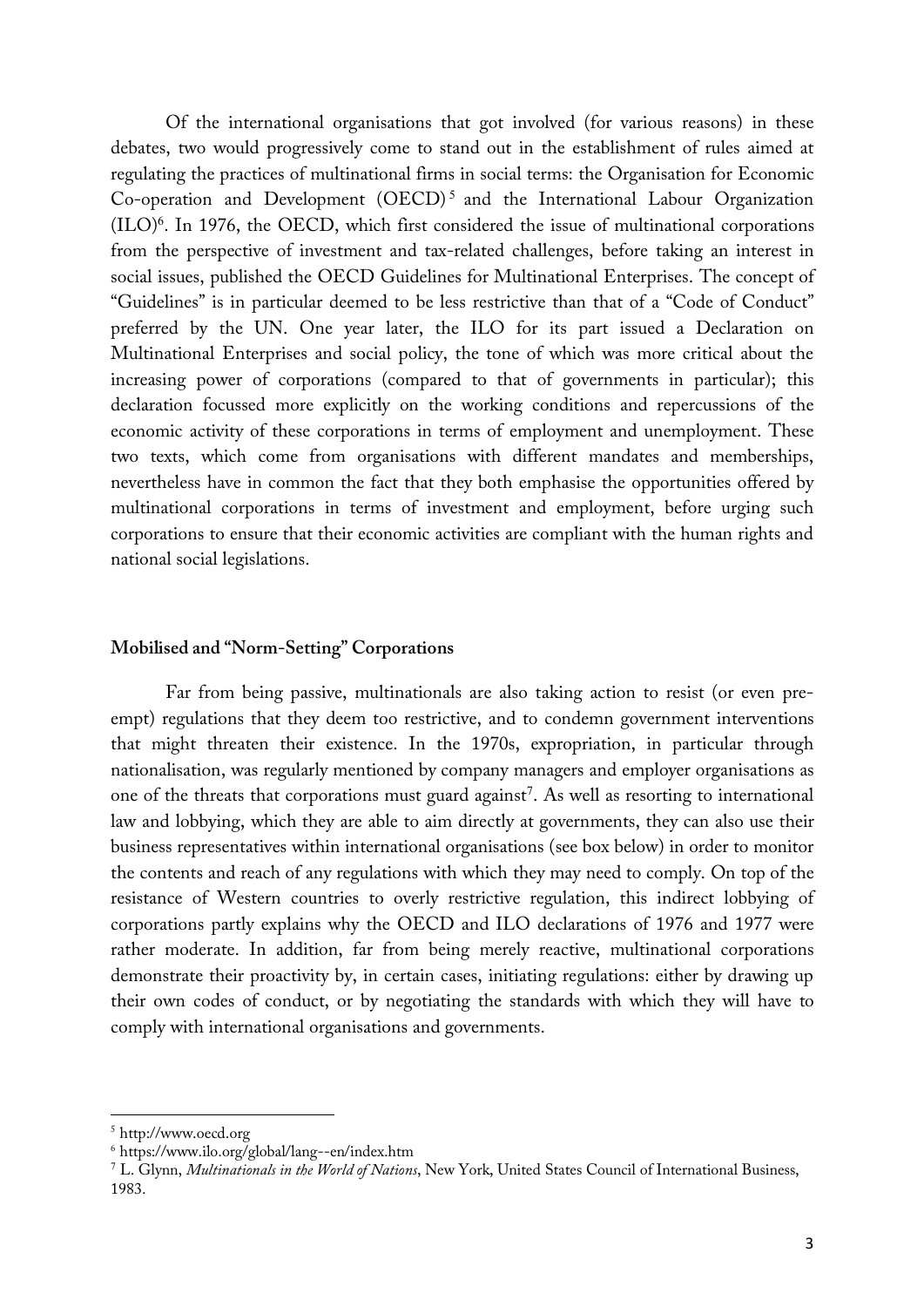Corporations that get involved in such multilateral initiatives, or who even publish their own codes of conduct, expect to draw numerous benefits from these actions:<sup>8</sup> avoiding potentially costly (both financially and symbolically) legal proceedings, and preserving or even conquering new markets through the improvement of their reputation with an increasingly informed and vigilant general public. We thus observe, over the past thirty years, a booming of initiatives in which multinational corporations have, often just as much as governments, become genuine "norm setters" in an extremely varied and often non-hierarchical range of fields, from the prohibition of child labour to the protection of the environment or from improved transparency to fighting corruption. Some of these initiatives deserve to be mentioned here.

Launched in 2000 by the General Secretary of the United Nations at the time, Kofi Annan, and promoted in particular by his Special Representative John Ruggie, the *Global Compact*<sup>9</sup> is a direct and voluntary partnership between the UN and all kinds of corporations and organisations (be they private or public, small or large)<sup>10</sup>. The *Global Compact*, which was negotiated by including a wide range of stakeholders from civil society and the business world, defines principles deemed to be universal in terms of human rights, international labour standards, environmental protection and combating corruption, which corporations – with a particular emphasis on multinationals – are expected to comply with within their respective fields of activity and spheres of influence. Nevertheless, states are still considered to be the main players responsible for ensuring that these rights are respected, hence the calls, repeated in particular by John Ruggie himself, for a strengthening of governments' capacities for supervision within the multilateral and multipartite framework established by the *Global Compact*<sup>11</sup>*.*

Alongside the UN initiative, a private organisation, the International Organization for Standardization or ISO, has also been written about extensively. In 2010, it adopted the standard ISO 26000 on the social responsibility of corporations and organisations (in order to avoid only targeting multinationals), following a process which, here too, was intended to be particularly inclusive, both in terms of civil society and of business<sup>12</sup>. This standard, welcomed (among others) by the Chamber of Commerce and Industry <sup>13</sup> which viewed it as the "reference standard" and the "first genuine international standard" in terms of corporate social responsibility, clearly overshadowed the initiatives launched in the 1970s, in particular by the ILO. Although the ILO declaration is regularly updated and accompanied by an anonymous

<sup>&</sup>lt;sup>8</sup> J. Arevalo and D. Aravind, "Strategic Outcomes in Voluntary CSR: Reporting Economic and Reputational Benefits in Principles-Based Initiatives", *Journal of Business Ethics*, vol. 144, no. 1, 2017, p. 201-217; S. A. Aaronson et I. Higham, "'Re-righting Business': John Ruggie and the Struggle to Develop International Human

Rights Standards for Transnational Firms", *Human Rights Quarterly*, vol. 35, n° 2, 2013, p. 333-264. <sup>9</sup> https://www.unglobalcompact.org/

<sup>&</sup>lt;sup>10</sup> Around 8,000 corporations and  $\frac{3}{4}$ ,000 non-corporate organisations have been listed to this day.

<sup>11</sup> J. G. Ruggie, "Business and Human Rights: The Evolving International Agenda", *The American Journal of International Law*, vol. 101, no. 4, 2007, p. 819-840.

<sup>12</sup> C. Ruwet, "La RSE négociée : règles du jeu et contenus. Le cas d'ISO 26000", *Négociations*, vol. 2, no. 18, 2012, p. 93-108.

<sup>13</sup> https://www.cci.fr/web/developpement-durable/norme-iso-26000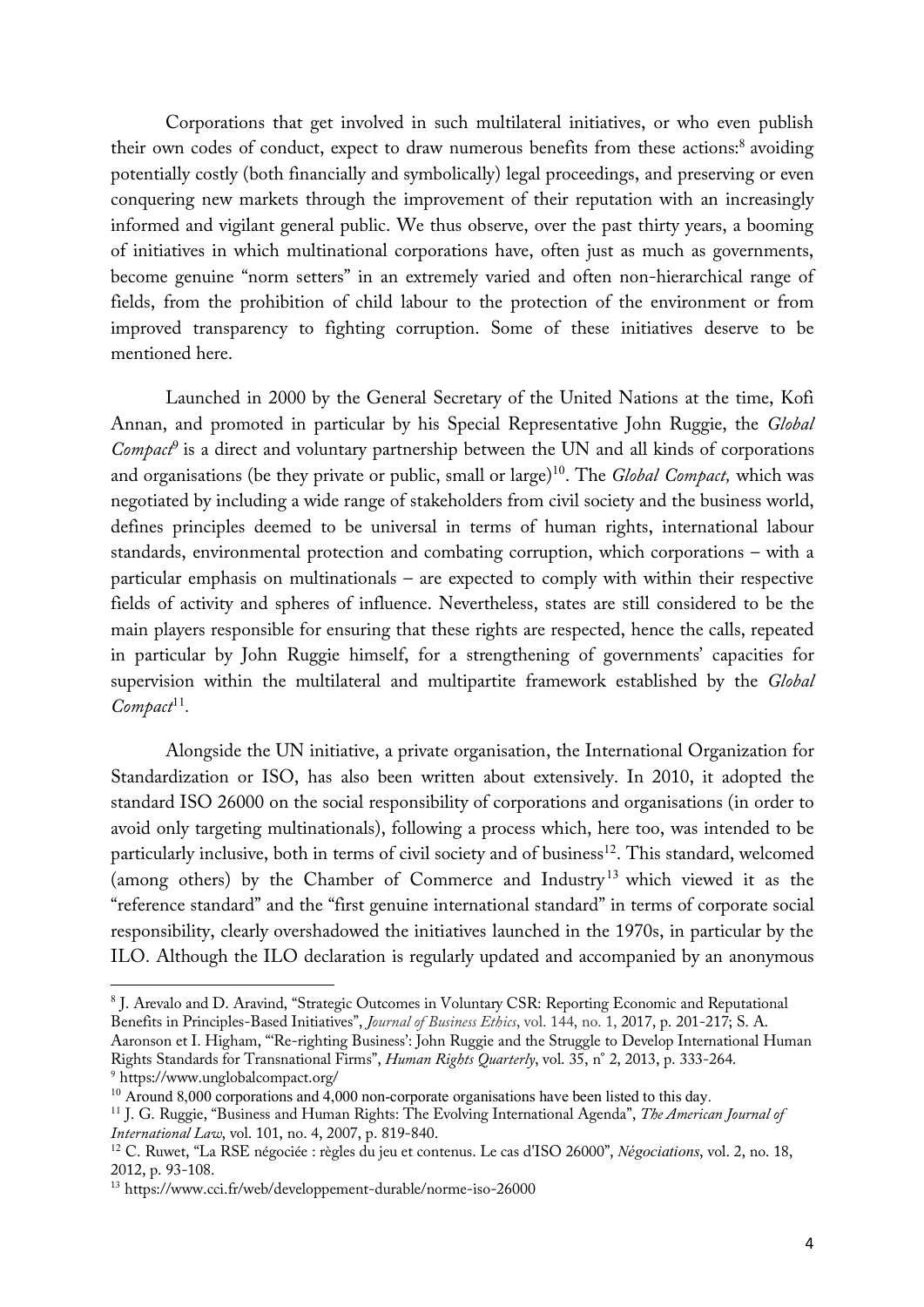and free online helpdesk aimed at businesses (the *Helpdesk for Business on International Labour Standards*) <sup>14</sup>, it still remains largely ignored by businesses, governments and civil society.

What then of the effects of these regulations? Be they public or private, these initiatives have in common the fact that they mainly attempt to circulate "best practices"<sup>15</sup> in social matters, more than (im)posing a legally binding framework for the activities of corporations. This is why some people talk of "soft law", in contrast to a genuinely binding "hard law"—a contrast which one might in fact call into question. Nevertheless, these measures are not necessarily deprived of monitoring or supervisory systems, and have established themselves as frames of reference which (both international and local) nongovernmental organisations rely on to justify their demands or even their complaints against multinational corporations. The OECD Guidelines have thus established National Contact Points (NCPs) which provide offices to deal with complaints from civil society (though these offices are often deemed to be wanting)<sup>16</sup>. The *Global Compact*, for its part, provides a mechanism for excluding businesses that do not regularly report on the compliance of their practices, and automatically excludes businesses whose activities are deemed to be by their very nature incompatible with UN objectives (arms or tobacco sales for example). Since 2014, the UN Human Rights Council has furthermore considerably increased pressure on multinational corporations by drawing up a legally binding international treaty relating to the respect of human rights and remedy for the victims of violations committed by corporations<sup>17</sup>.

The efficacy of these instruments being very much relative, they mainly highlight an awareness at the international level of the necessity of providing a social framework to the economic activity of multinational corporations, which have for their part established themselves as genuine players in (their own) regulation in a fragmented diplomatic game.

## **The Representation of Multinationals at the Global Level: the Art of Evasion?**

## **Managerial Polyphony**

 $\overline{a}$ 

The attention paid by the media to the individual lobbying aimed by multinational corporations at political players (think for example of the case of the lobbying carried out by

<sup>14</sup> https://www.ilo.org/empent/areas/business-helpdesk/lang--en/index.htm

<sup>15</sup> C. Laporte, A. Klein and M. Saiget (ed.), *Les bonnes pratiques des organisations internationales, op. cit*.

<sup>&</sup>lt;sup>16</sup> S. Bommier, "Responsabilité environnementale des entreprises et régulation extraterritoriale. L'implantation

de Michelin en Inde à l'épreuve des Principes directeurs de l'OCDE", *Études internationales*, vol. 47, no. 1, 2016, p. 107-130. See also, S. Bommier and C. Renouard, *L'entreprise comme commun. Au-delà de la RSE,* ECLM, 2018. http://www.eclm.fr/ouvrage-394.html

<sup>17</sup> For the report on how these negotiations are developing, and especially to follow the October 2018 negotiations on the latest version of the treaty, see in particular

https://www.ohchr.org/EN/HRBodies/HRC/WGTransCorp/Pages/IGWGOnTNC.aspx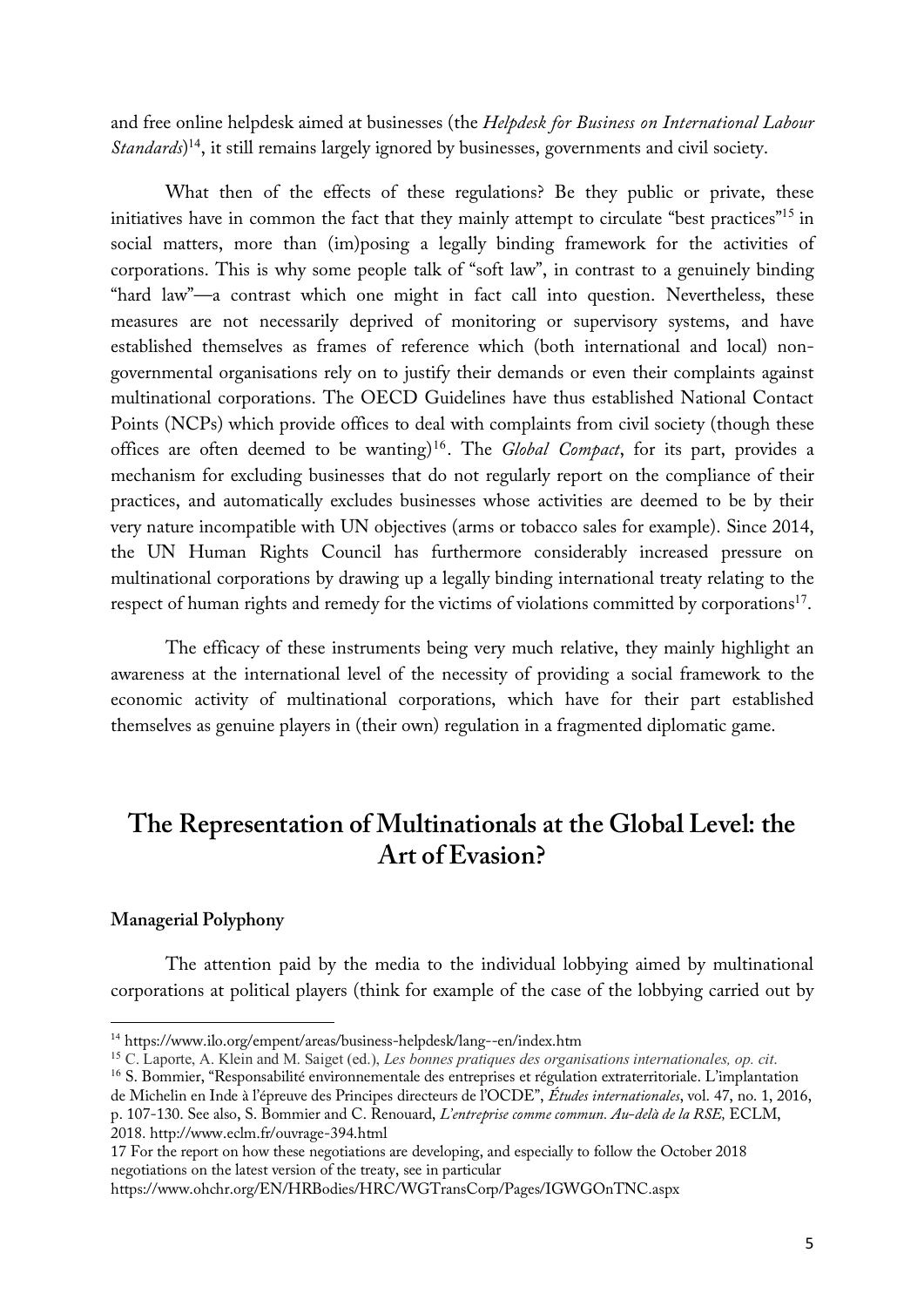the agri-food firm Monsanto to prevent the prohibition of glyphosate by the European Union) often prevents us from seeing (or even conceiving of) the ways in which corporations work together at the international level. Although it remains less well-known than the actions of their employees, the collective action of multinational corporations is very real<sup>18</sup>, and, unlike what certain common preconceptions would have us think, does not take the form of a single global lobby.

## **Corporations in International Organisations**

Created in 1919, the **ILO** has a tripartite structure: each state is thus represented by government delegates, as well as by delegates from worker and employer organisations from the same country, which negotiate, on almost equal footing with the governments, international labour standards. Most of the workers and employers represented at the ILO are gathered together within the International Trade Union Confederation and the International Organisation of Employers (the **IOE**). The **IOE** also enjoys an advisory status to the UN ECOSOC, a status which was also granted to the International Chamber of Commerce (the ICC)—which in fact became, in 2016, a permanent observer at the General Assembly.

Founded in 1961 following the Organisation for European Economic Co-operation, the **OECD** has established two committees responsible for representing workers and employers: the *Trade Union Advisory Committee* and the *Business and Industry Advisory Committee*, now called *Business at OECD* but which remains better known under the acronym "BIAC".

Corporations (multinational ones, but not just these) are thus officially represented within several institutions of global governance through national and international employer organisations. But unlike at the ILO, where they have real decision-making power, they only have a consultative role within the UN and the OECD (which does not mean that they do not have any influence).

One's initial reflex is to think of the Economic Forum in Davos, which was created in 1971. This is the framework for annual meetings between the leaders of the businesses that really count on a global level, and an opportunity for many heads of government and political personalities to show themselves. In particular, it was during the 1999 Davos Economic

<sup>&</sup>lt;sup>18</sup> K. Ronit,"Transnational Corporations and the Regulation of Business at the Global Leve", in Bob Reinalda (ed.), *The Ashgate Research Companion to Non-State Actors*, Farnham, Burlington, Ashgate, 2011, p. 75-87.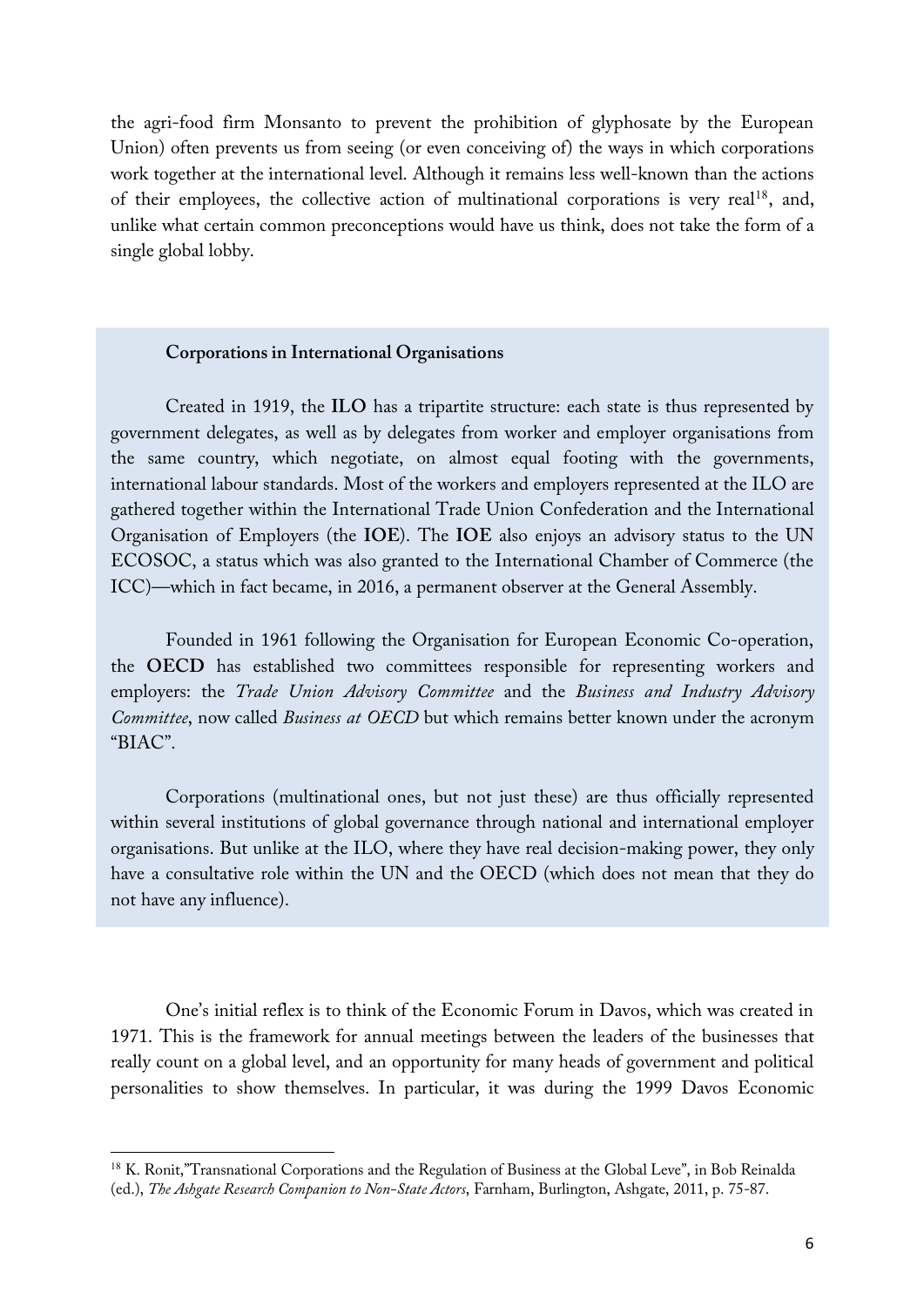Forum that Kofi Annan put forward the idea of the *Global Compact*<sup>19</sup>, thus implicitly acknowledging the representativeness of this gathering of company leaders to prepare the ground for a partnership with the United Nations. However, while the Davos Forum does indeed provide an important forum for discussions and meetings between economic elites, real organisations have, for almost a century, been representing businesses at the global level. These include in particular the ICC and the IOE (see box above), the headquarters of which are located in Paris and Geneva respectively, and whose affiliated businesses and organisations are distributed among around 120 countries in the case of the ICC, and 140 for the IOE. These organisations both lay claim to a monopoly over the representation of private corporations at the global level: the ICC in terms of economic issues, and the IOE in terms of social issues, according to the terms of a compromise that was reached in the early 1920s and which was renewed in the 1970s. On paper, the ICC and IOE thus harmoniously share the task of providing diplomatic representation for corporations within the institutions of global governance. In practice, these two organisations developed relatively independently of each other, with isolated collaborations. The ICC thus focussed on commercial issues, and in particular on questions of international arbitration, by nurturing a privileged relationship with the LoN and then with the UN. As for the IOE, for a long time its only mandate (and perhaps even its only raison d'être) was representing employer organisations within the ILO, through interventions on essentially legal questions connected to the drawing up of international labour standards.

From the 1970s, this division of labour was made more complicated by the increasing interdependency of the areas covered by each of these organisations (an interdependency which in fact predated their creation), and in particular the intensity of the debates concerning the regulation of multinational corporations, of which we have seen that they penetrated all of the international forums in which the IOE and the ICC are involved. The ICC has thus proved to be very active on questions related to the social responsibility of multinational corporations where the IOE found it more difficult to establish a clear and audible position on this question, both due to the tripartite framework of the ILO, which favours more traditional forms of social dialogue or collective negotiation, and to its composition and mandate. Indeed, unlike the ICC, the IOE's members only include employer organisations, and not individual corporations. The more indirect relationships it has with multinational corporations, added to its desire to provide universal representation for corporations, and in particular for small and medium-sized enterprises, have thus not allowed the IOE to be at the forefront of debates regarding the corporate social responsibility of multinationals, nor to demonstrate its added value for such corporations yet. Taking advantage of its Geneva location and its proximity to the ILO and the UN Human Rights Council<sup>20</sup>, the IOE has recently tried to make itself more credible for multinationals by creating strategic partnerships like the *Global Industrial Relations Network.* Launched in 2008,

<sup>&</sup>lt;sup>19</sup> A. Rasche, S. Waddock, M. McIntosh, "The United Nations Global Compact: Retrospect and Prospect", *Business & Society*, 52(1), 2012, p. 6-30.

 $20$  Created in 2006.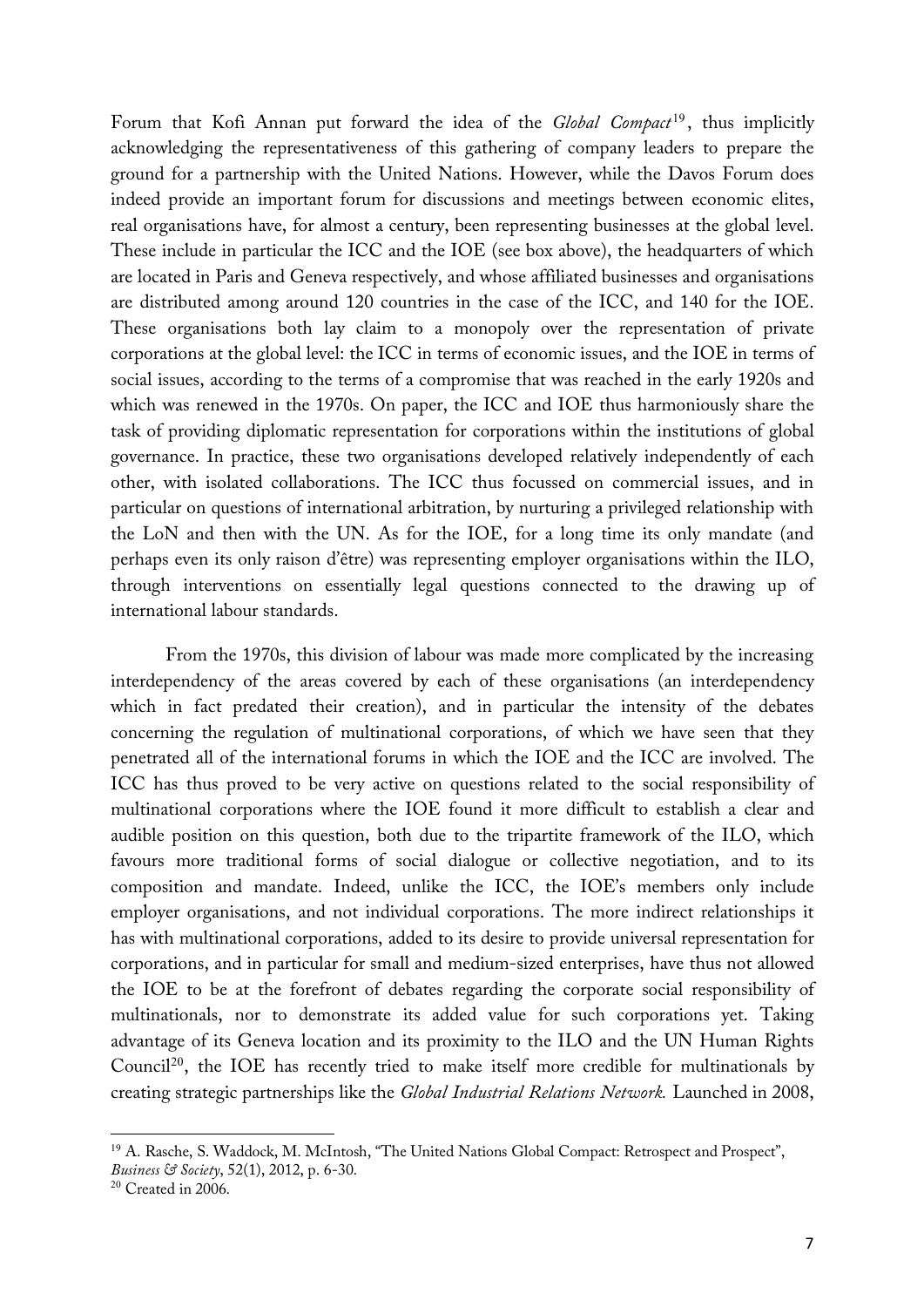this initiative aims to offer multinational corporations (currently around thirty of them) a confidential space for discussing the problems they encounter in terms of labour law, as well as a space providing information and advice on existing international social regulations.

Aside from the ICC and the IOE, the creation of the BIAC by the OECD (see box above), which comes on top of myriad other employer organisations with more limited remits (such as *BusinessEurope*), the representation of businesses at the global level appears fragmented to say the least, in spite of recent consolidations within the framework of the G20, particularly through the establishment of a *Business 20* bringing together the employer organisations of the G20 countries<sup>21</sup>. At the international level, we are dealing more with a polyphony of employers than with a single voice of business.

## **The Benefits of Confusion**

 $\overline{a}$ 

This quick sketch of the various employer organisations that speak on behalf of businesses, including multinationals, leads us to question the utility and effects of such fragmentation in terms of social regulation. Indeed, this fragmentation is doubtless not without its consequences on the disparity of existing regulations at the global level, which, on top of the absence of any political consensus, also reflects the absence of a *single* reference stakeholder who could speak in the name of all multinationals. Let us first recall that, while they are not opposed to some forms of cooperation both on the national and international levels, business leaders have always defended a certain autonomy in terms of collective action. In addition, they have always insisted on their diversity in order to oppose the existence of uniform and universal regulations. The variety of existing employer organisations thus simply reflects the diversity of economic stakeholders (the majority of which still consist of small and medium-sized enterprises, and not of multinational corporations), and their reluctance to engage with strongly institutionalised delegations of their authority. This is all the more true for multinational corporations as they are often less in need than others of the services provided by employer organisations<sup>22</sup>, hence the success of the Davos Economic Forum. In addition, we might reasonably think that multinational corporations also have an interest in maintaining this status quo, which is relatively evasive in terms of representation, and in resisting forms of representation that might be too institutionalised or centralised—on the one hand because the absence of a singe reference representative organisation, which would have the authority required to negotiate agreements *in the name of* multinational corporations, prohibits the negotiation of general and restrictive regulations; and on the other because the multiplication of stakeholders and forums for negotiation contributes to maintaining a certain confusion regarding the rules of the game.

<sup>&</sup>lt;sup>21</sup> M. Louis, "The ILO, the Social Partners and the G20. New Prospects for Social Dialogue at the Global Level?" *Global Social Policy*, vol. 16, no. 3, 2016, p. 235-252.

<sup>22</sup> See Thomas Zanetti's contribution on Michelin in *Le pouvoir des multinationales,* Puf-Vie des idées.